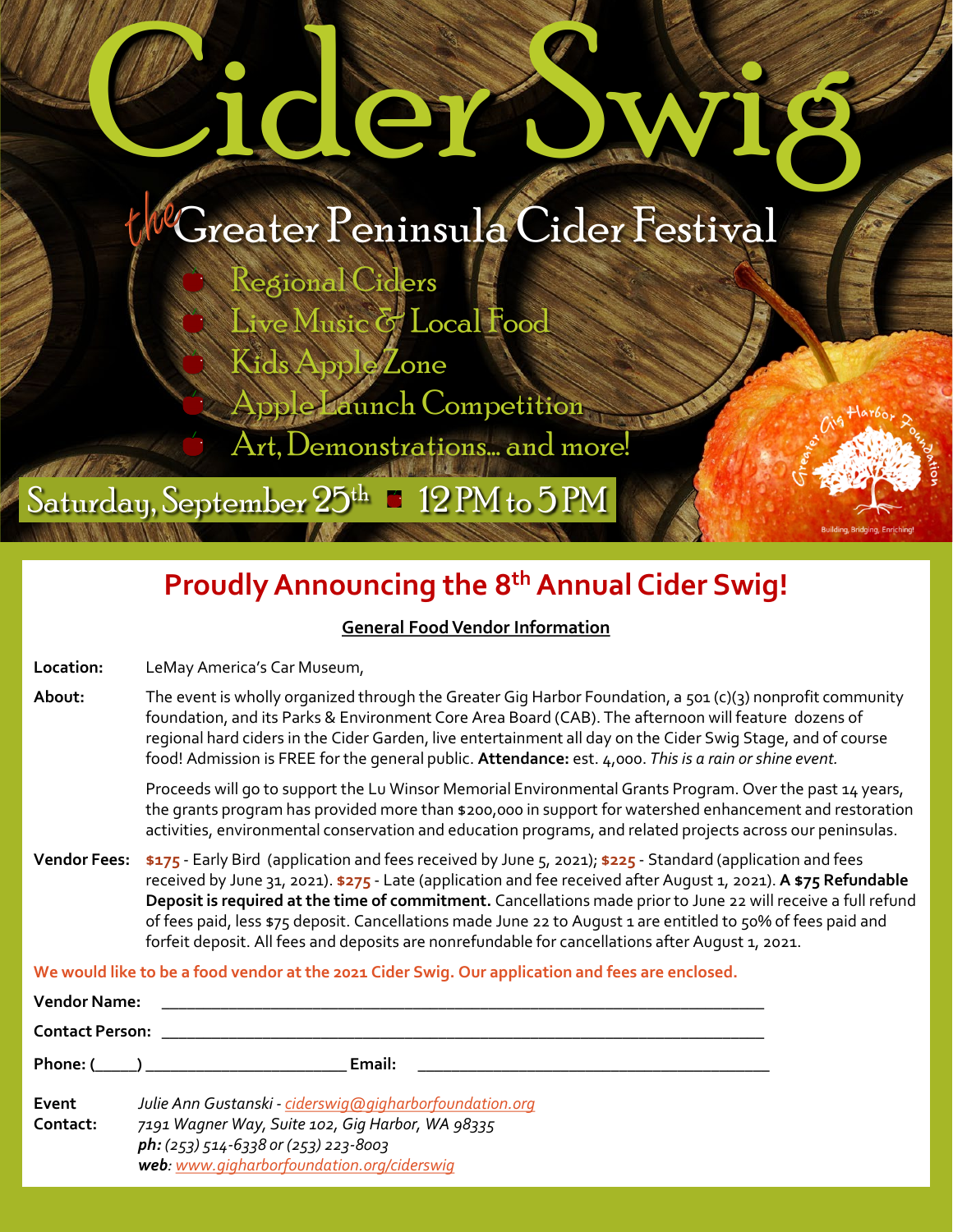

### **2021 Food Vendor Application**

**VENDOR APPLICATION ACCEPTANCE POLICY** *Confirmation for the Cider Swig is based on the date and time of application submission AND payment. Additionally, we will take your menu into account when we receive your completed application. Our goal is to bring local restaurants and food truck caterers to the forefront in pairings with regional ciders to provide a unique experience for attendees by ensuring variety. While we are unable to guarantee there will not be competing vendors, we will take this consideration very seriously as we receive vendor registrations for the Festival. Food vendors will be limited to six (6) spaces on a first-come basis.*

|                                                | I am applying as a food vendor for the Cider Swig Saturday, September 25 <sup>th</sup> , 2021. I have read and understand the event<br>information, agree to comply with the requirements, and enclose payment for the applicable fees. |  |
|------------------------------------------------|-----------------------------------------------------------------------------------------------------------------------------------------------------------------------------------------------------------------------------------------|--|
|                                                |                                                                                                                                                                                                                                         |  |
|                                                | \$175: Early-Bird (by 6/5/2021)   \$225: Standard (by 7/31/2021)   \$275: Late (after 8/1/2021)                                                                                                                                         |  |
|                                                | \$75: Required Refundable Deposit   Please, add the Marketing Option (\$49)                                                                                                                                                             |  |
| Total: ____________                            |                                                                                                                                                                                                                                         |  |
|                                                | Please: Find our check enclosed $\Box$ Apply charges to the credit card below $\Box$ Invoice us via PayPal                                                                                                                              |  |
| Card Holder's Name:<br><b>Billing Address:</b> |                                                                                                                                                                                                                                         |  |

Phone: